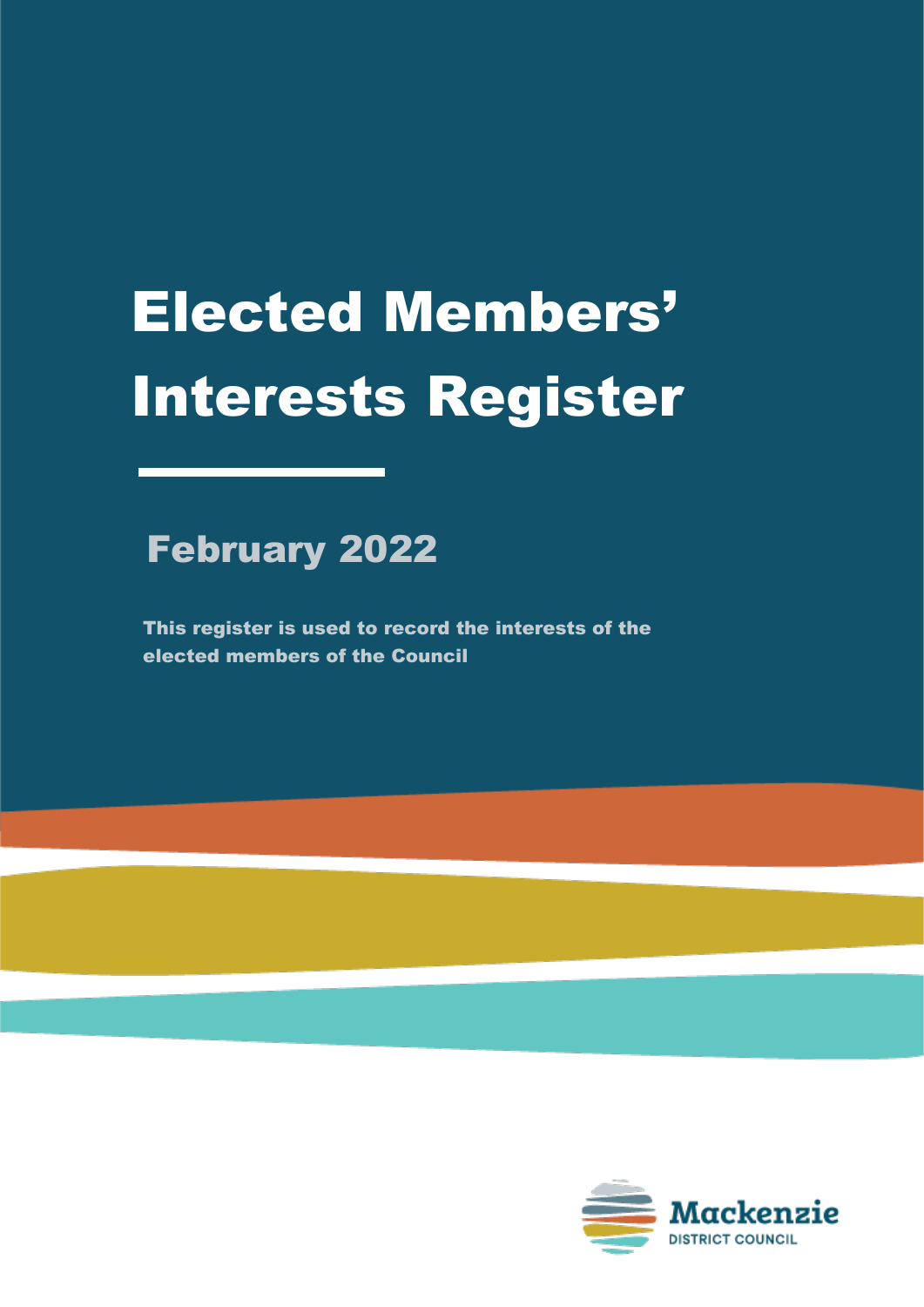## **REVISION HISTORY**

| <b>Date Created:</b>        | May 2021                       |
|-----------------------------|--------------------------------|
| <b>Review Date:</b>         | February 2022                  |
| <b>Department:</b>          | Governance                     |
| <b>Responsible Officer:</b> | Governance Advisor             |
| <b>Sponsor:</b>             | <b>Chief Executive Officer</b> |
| <b>Approved by:</b>         | <b>Chief Executive Officer</b> |
| <b>New Review Date:</b>     | February 2023                  |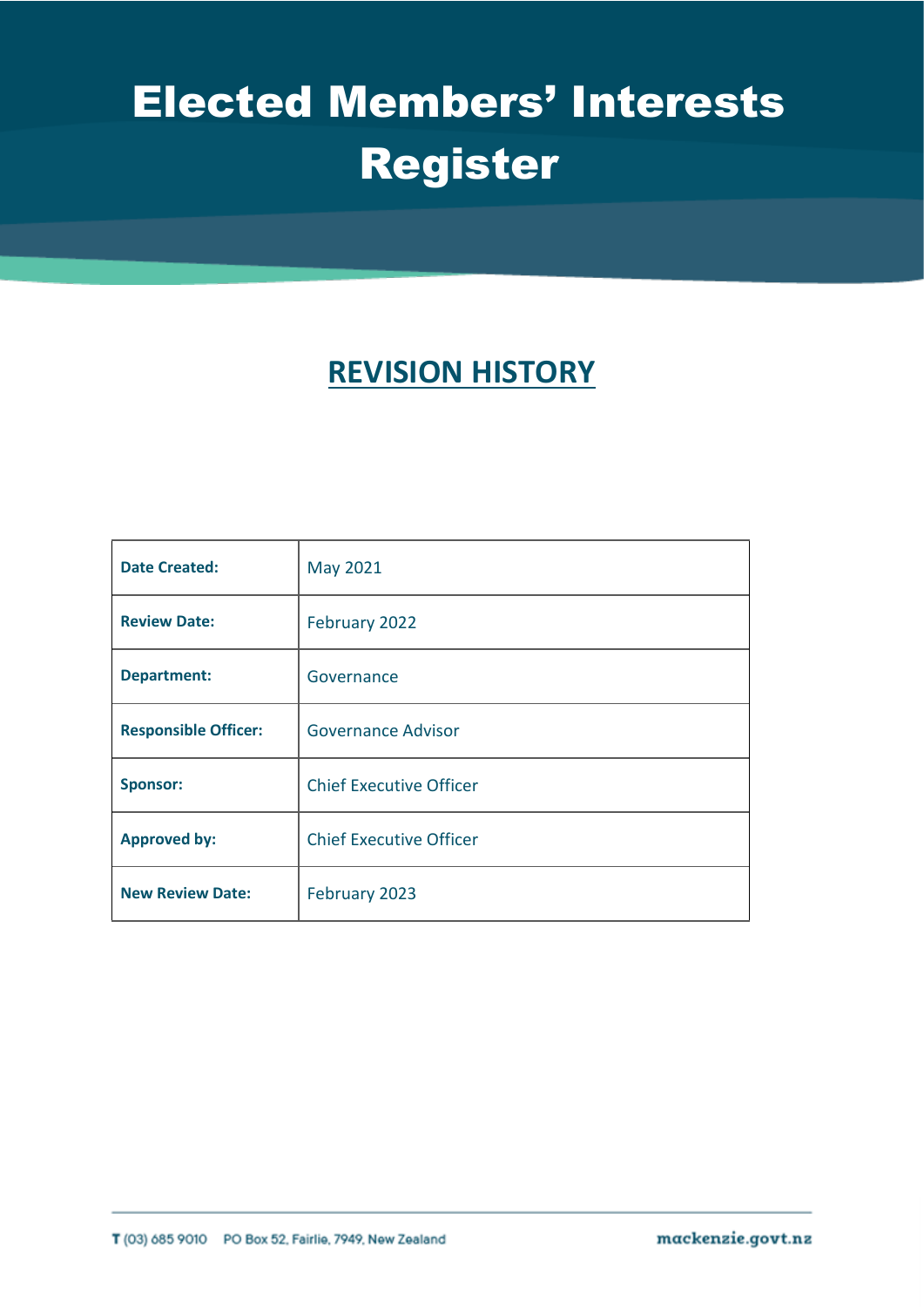#### **Background <sup>1</sup>**

Elected members are required to comply with the Council-approved Code of Conduct for Elected Members. This requires elected members to make a general declaration of interests held, with the details recorded in an Interests Register held by the Council's Chief Executive Officer.

Elected Members must make a general declaration of interest annually and as soon as practicable after becoming aware of any new interests. These declarations are recorded in this Interests Register. The declaration must notify the Council of the nature and extent of any interest including:

- Any employment, trade or profession carried on by the member or the member's spouse for profit or gain.
- Any company, trust, partnership etc. for which the member of their spouse is a director, partner, trustee or beneficiary.
- The address of any land in which the member has a beneficial interest and which is in the Mackenzie District.
- The address or any land where the landlord is the Mackenzie District Council and:
	- $\circ$  The member or their spouse is a tenant; or
	- $\circ$  The land is tenanted by a firm in which the member or spouse is a partner, or a company of which the member or spouse is a director, or a trust of which the member or spouse is a trustee or beneficiary.
- Any other matters which the public might reasonably regard as likely to influence the member's actions during the course of their duties as a member.

Declarations of interest from elected and appointed members are available for public inspection at any time.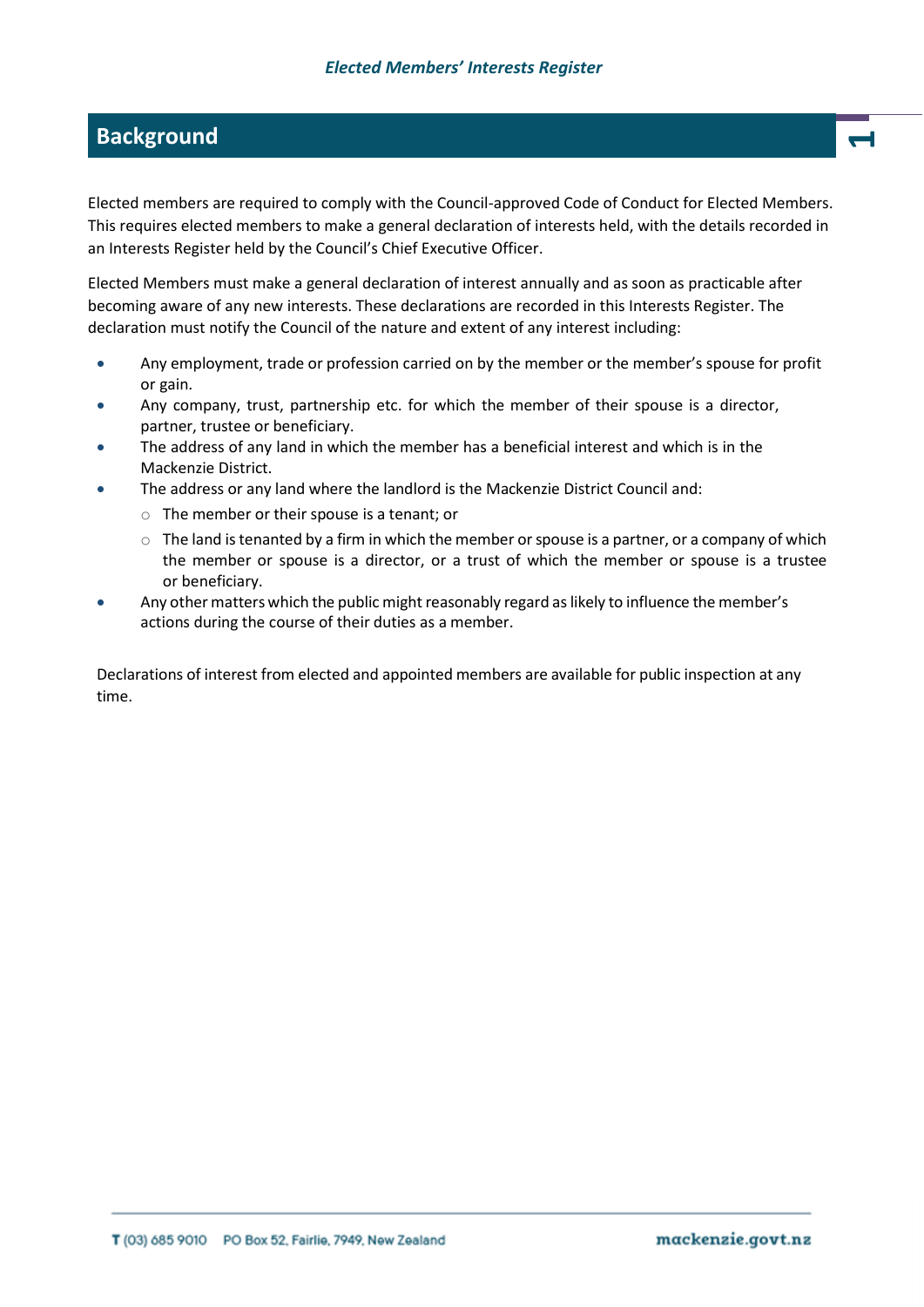## **Mackenzie District Council Elected Members Interest Register**

#### **Elected Members Register of Pecuniary Interest - Mayor**

| <b>Elected Member</b> | <b>Detail of financial interest</b>    | Role                         | <b>Activities of the</b><br>entity | <b>Estimated</b><br><b>Value of MDC</b><br><b>Contract (if</b><br>any) | <b>Last Updated</b> |  |  |
|-----------------------|----------------------------------------|------------------------------|------------------------------------|------------------------------------------------------------------------|---------------------|--|--|
| Mayor Graham Smith    | <b>Pecuniary Interests</b>             |                              |                                    |                                                                        |                     |  |  |
|                       | 577 Levels Plain Road,<br>Timaru       | Joint Owner                  | Property                           | Nil                                                                    | February 2019       |  |  |
|                       | Railway Place, Fairlie                 | Joint Owner                  | Property                           | Nil                                                                    | February 2019       |  |  |
|                       | Rocky Gully Road, Albury               | Joint Owner                  | Property                           | Nil                                                                    | February 2019       |  |  |
|                       | NZ Local Authority<br>Nominees Limited | Director/Shareholder/Trustee |                                    | Nil                                                                    | February 2019       |  |  |
|                       | Albury Ridge Company                   | Director/Trustee             |                                    | Nil                                                                    | February 2019       |  |  |
|                       | GB&MSSmith<br>Investments              | Partner                      |                                    | Nil                                                                    | February 2019       |  |  |
|                       | <b>Smith Family Trust</b>              | Trustee                      |                                    | Nil                                                                    | February 2019       |  |  |
|                       | <b>Spouse/Partner: Margaret Smith</b>  |                              |                                    |                                                                        |                     |  |  |
|                       | <b>Pecuniary Interests</b>             |                              |                                    |                                                                        |                     |  |  |
|                       | 577 Levels Plain Road,<br>Timaru       | Joint Owner                  | Property                           | Nil                                                                    | February 2019       |  |  |
|                       | Railway Place, Fairlie                 | Joint Owner                  | Property                           | Nil                                                                    | February 2019       |  |  |
|                       | Rocky Gully Road, Albury               | Joint Owner                  | Property                           | Nil                                                                    | February 2019       |  |  |

mackenzie.govt.nz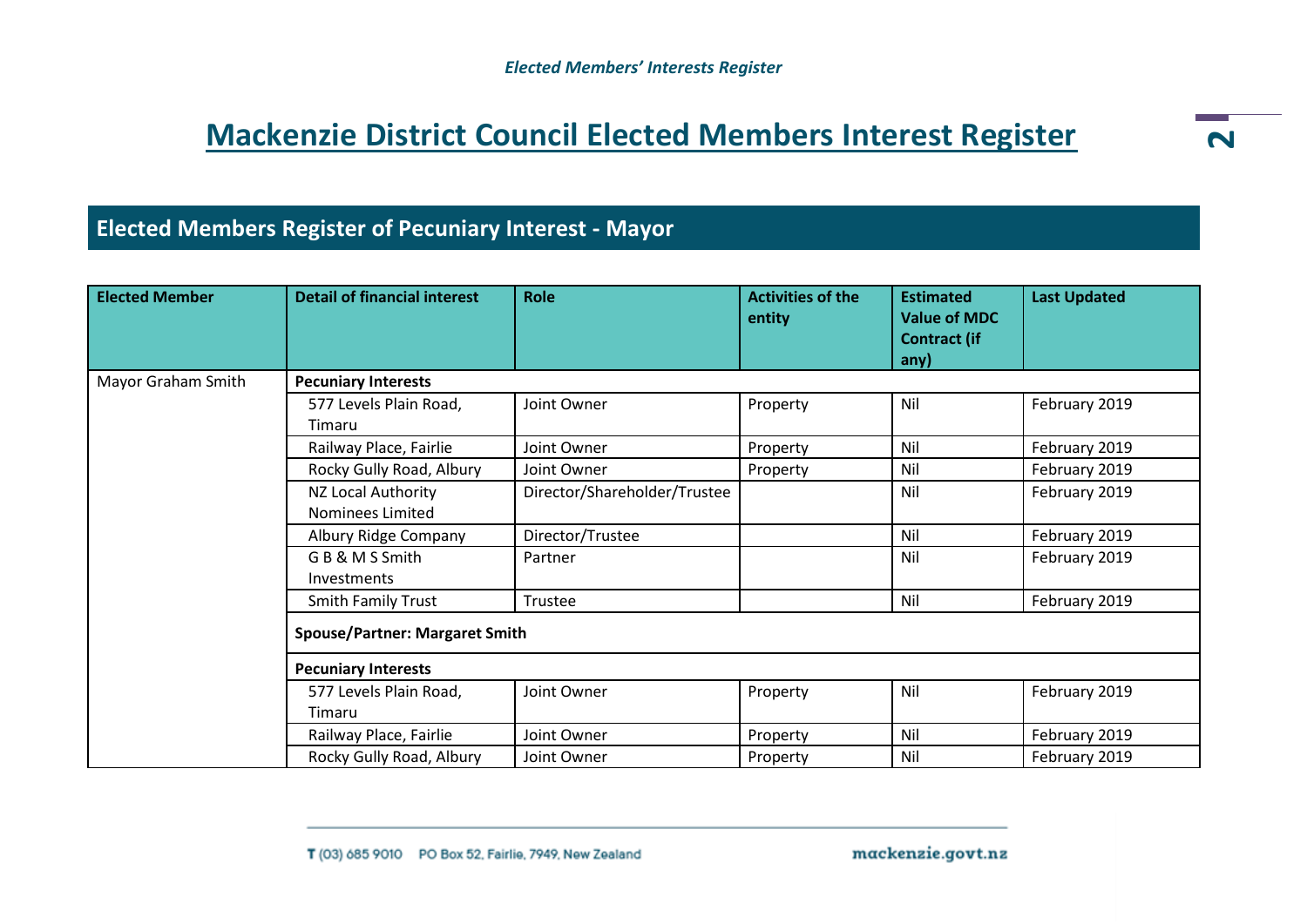| <b>Smith Family Trust</b>              | Trustee | Property<br>Investment | Nil | February 2019 |  |
|----------------------------------------|---------|------------------------|-----|---------------|--|
| G B & M S Smith Farming<br>Partnership | Partner | Farming                |     | February 2019 |  |
| G B & M S Smith<br>Investments         | Partner | Farming &<br>Property  |     | February 2019 |  |
|                                        |         |                        |     |               |  |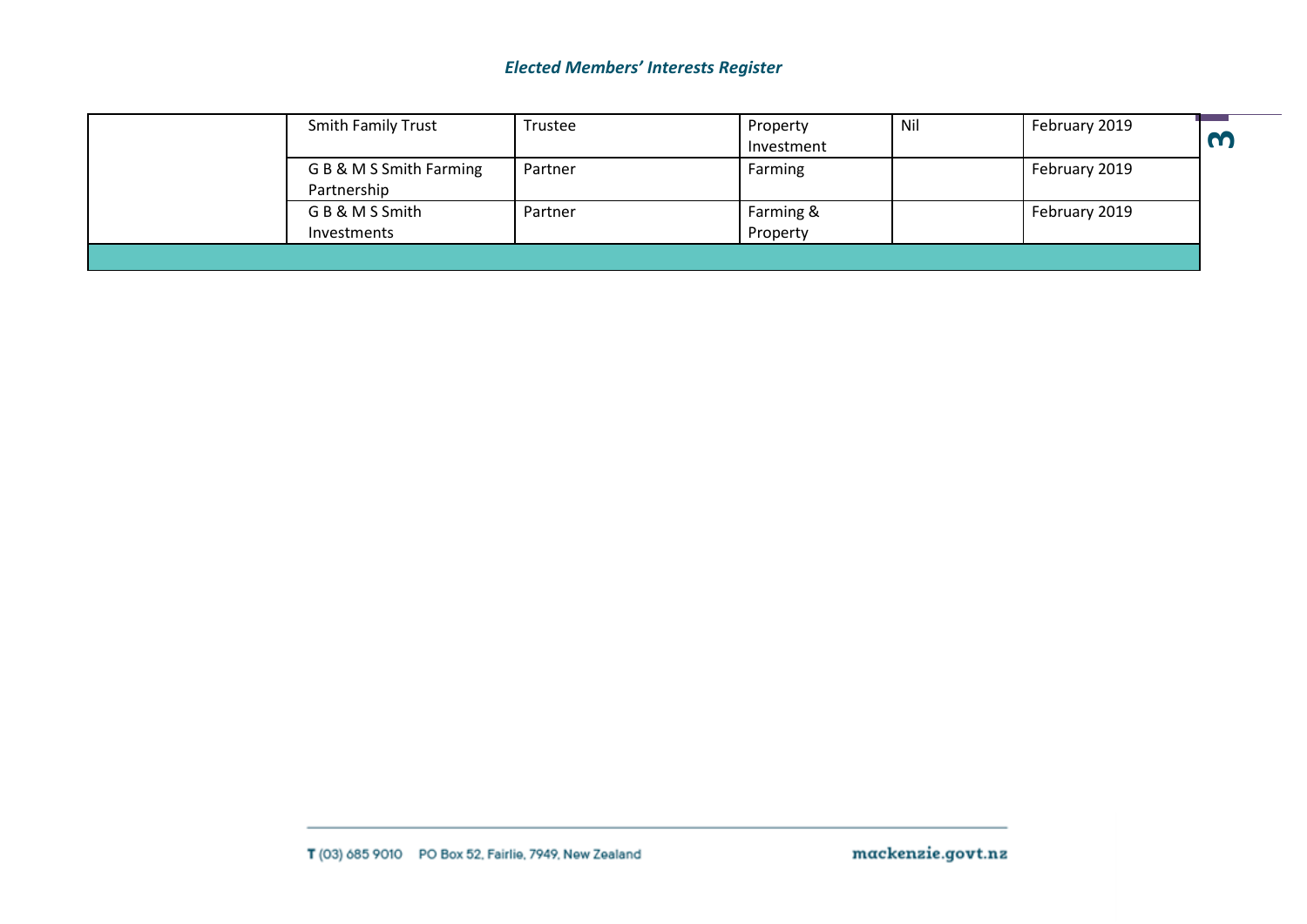## **Elected Members Register of Pecuniary Interest - Councillors 4**

| <b>Elected Member</b>               | <b>Detail of financial interest</b>        | Role              | <b>Activities of the</b><br>entity | <b>Estimated</b><br><b>Value of MDC</b><br><b>Contract (if</b><br>any) | <b>Last Updated</b> |  |
|-------------------------------------|--------------------------------------------|-------------------|------------------------------------|------------------------------------------------------------------------|---------------------|--|
| <b>Deputy Mayor James</b><br>Leslie | Robel Family Trust                         | Trustee           |                                    |                                                                        | May 2021            |  |
|                                     | 150 Glen Lyon Road, Twizel                 | Joint Owner - 50% |                                    |                                                                        | May 2021            |  |
|                                     | Spouse/Partner: Roberta Joy Paterson       |                   |                                    |                                                                        |                     |  |
|                                     | Robel Family Trust                         | Trustee           |                                    |                                                                        | May 2021            |  |
|                                     | 150 Glen Lyon Road, Twizel                 | Joint Owner - 50% |                                    |                                                                        | May 2021            |  |
|                                     |                                            |                   |                                    |                                                                        |                     |  |
| <b>Councillor Stuart</b>            | <b>Helwood Trust</b>                       | Trustee           |                                    |                                                                        | February 2019       |  |
| <b>Barwood</b>                      |                                            |                   |                                    |                                                                        |                     |  |
|                                     | 7 Talbot Road, Fairlie                     | Owner             |                                    |                                                                        | February 2019       |  |
|                                     | 35 Talbot Road, Fairlie (old<br>Flax Mill) | Owner             |                                    |                                                                        | February 2019       |  |
|                                     | 156 Geraldine-Fairlie Highway,<br>Fairlie  | Owner             |                                    |                                                                        | February 2019       |  |
|                                     | <b>Station Street, Albury</b>              | Owner             |                                    |                                                                        | February 2019       |  |
|                                     | <b>Spouse/Partner: Michelle Helean</b>     |                   |                                    |                                                                        |                     |  |
|                                     | <b>Helwood Trust</b>                       | Trustee           |                                    |                                                                        | February 2019       |  |
|                                     |                                            |                   |                                    |                                                                        |                     |  |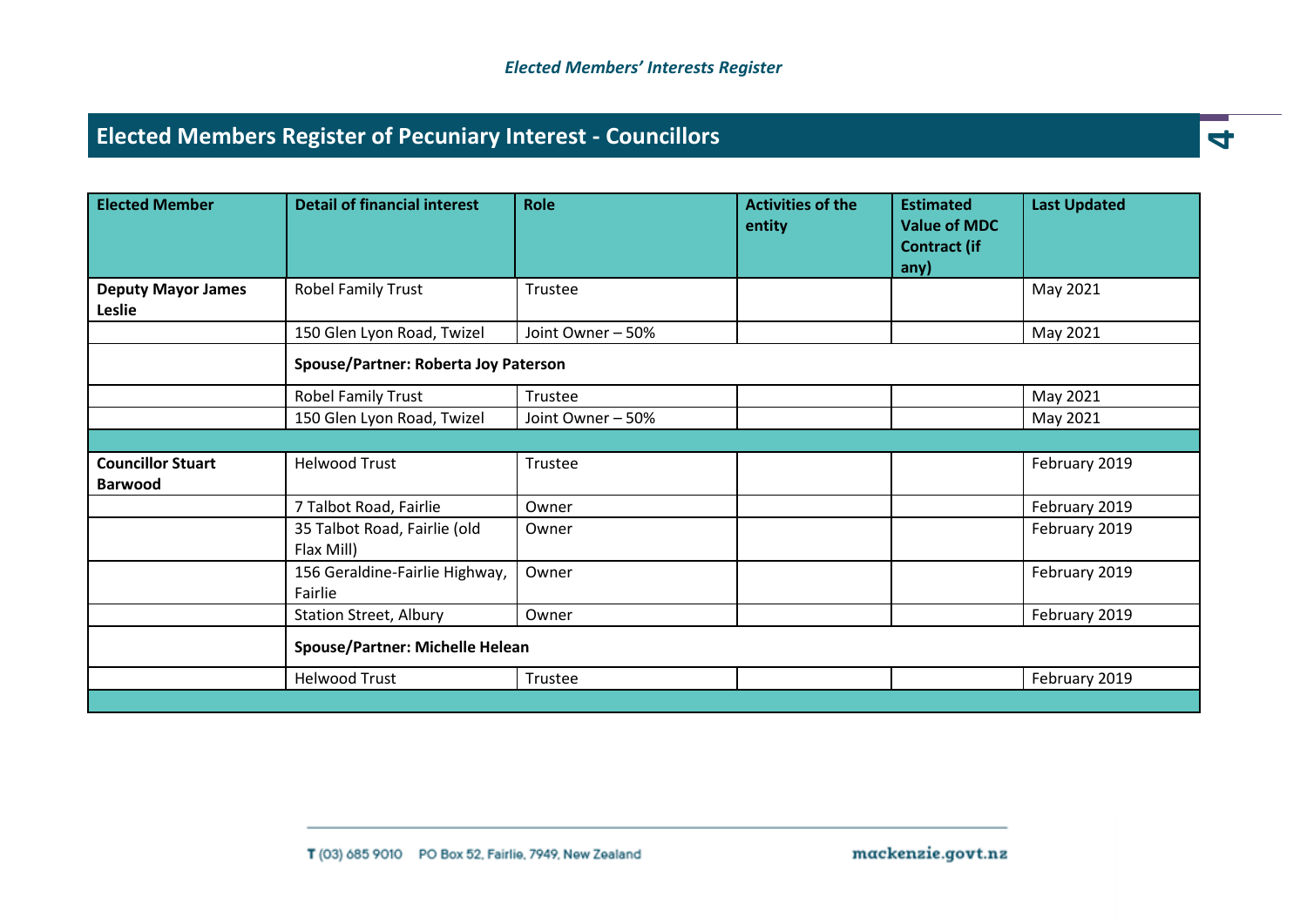| <b>Councillor Emily</b>       | <b>Twizel Four Square</b>           | Director, Joint Owner - 50%           | Supermarket | Nil | December 2019 |  |  |  |
|-------------------------------|-------------------------------------|---------------------------------------|-------------|-----|---------------|--|--|--|
| <b>Bradbury</b>               |                                     | <b>Spouse/Partner: Mason Bradbury</b> |             |     |               |  |  |  |
|                               | <b>Twizel Four Square</b>           | Director, Joint Owner - 50%           | Supermarket | Nil | December 2019 |  |  |  |
|                               |                                     |                                       |             |     |               |  |  |  |
| <b>Councillor Murray Cox</b>  | 1392a Geraldine-Fairlie<br>Highway  | Joint Owner                           |             |     | February 2020 |  |  |  |
|                               | 41 Murray Place, Tekapo             | Joint Owner                           |             |     | February 2020 |  |  |  |
|                               | 38 Murray Place, Tekapo             | Joint Owner                           |             |     | February 2020 |  |  |  |
|                               | <b>Spouse/Partner: Kerry Cox</b>    |                                       |             |     |               |  |  |  |
|                               | 1392a Geraldine-Fairlie<br>Highway  | Joint Owner                           |             |     | February 2020 |  |  |  |
|                               | 41 Murray Place, Tekapo             | Joint Owner                           |             |     | February 2020 |  |  |  |
|                               | 38 Murray Place, Tekapo             | Joint Owner                           |             |     | February 2020 |  |  |  |
|                               |                                     |                                       |             |     |               |  |  |  |
| <b>Councillor Anne Munro</b>  | <b>Wairewa Station Ltd</b>          | Joint ownership                       |             |     | February 2019 |  |  |  |
|                               | P C & A P Munro Family              | Trustee                               |             |     | February 2019 |  |  |  |
|                               | Trust                               |                                       |             |     |               |  |  |  |
|                               | <b>Spouse/Partner: Philip Munro</b> |                                       |             |     |               |  |  |  |
|                               | <b>Wairewa Station Ltd</b>          | Joint ownership                       |             |     | February 2019 |  |  |  |
|                               | PC& A P Munro Family<br>Trust       | Trustee                               |             |     | February 2019 |  |  |  |
|                               |                                     |                                       |             |     |               |  |  |  |
| <b>Councillor Matt Murphy</b> | 25 D'Archiac Drive                  | Joint Owner                           |             |     | December 2019 |  |  |  |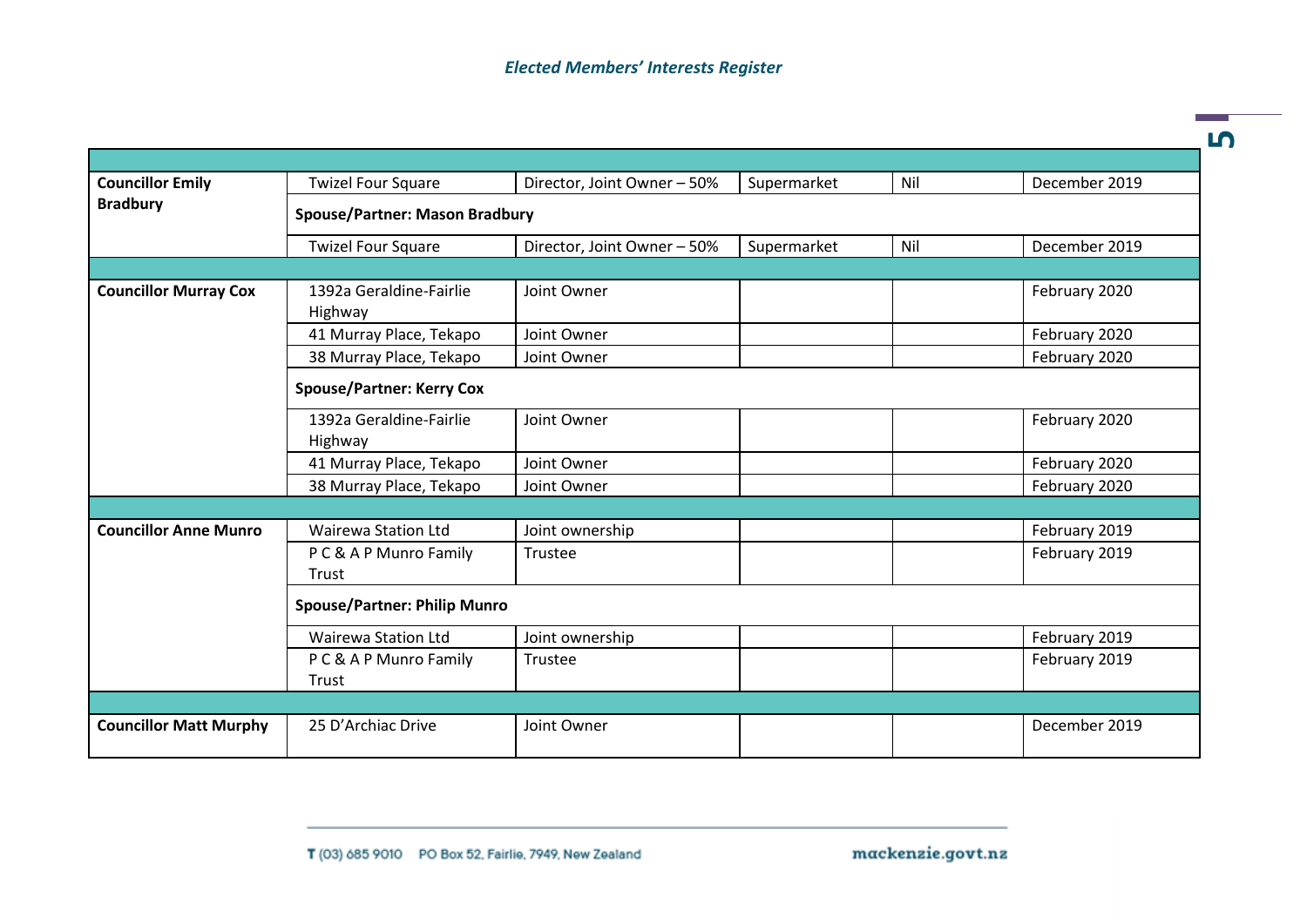| 32 Aorangi Crescent, Lake<br>Tekapo       | Joint Owner |                                                                      | May 2021      | C |
|-------------------------------------------|-------------|----------------------------------------------------------------------|---------------|---|
| Murphy Boys Limited<br>(Hire/Contracting) | Director    |                                                                      | February 2022 |   |
| <b>Spouse/Partner: Natalia Zuleta</b>     |             |                                                                      |               |   |
| 25 D'Archiac Drive                        | Joint Owner |                                                                      | December 2019 |   |
| 32 Aorangi Crescent, Lake<br>Tekapo       | Joint Owner |                                                                      | May 2021      |   |
| NZ Accident and Medical Ltd               | Director    | Provision of<br><b>Emergency Medical</b><br>Services and<br>Training | December 2019 |   |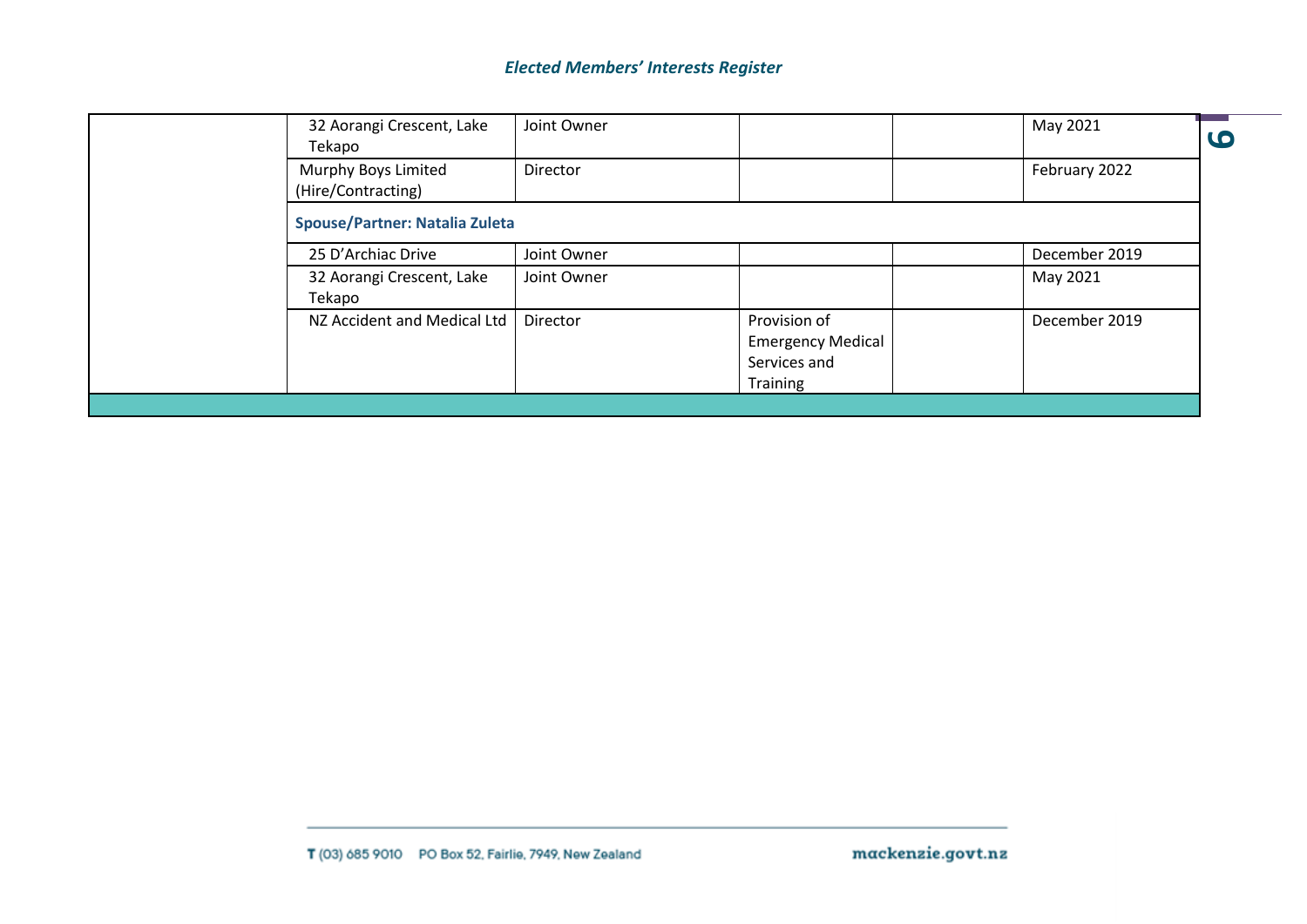## **Appointed Members Pecuniary Interests <sup>7</sup>**

| <b>Appointed Member</b>      | <b>Detail of financial interest</b>                               | Role                                | <b>Activities of the</b><br>entity | <b>Estimated Value</b><br>of MDC Contract<br>(if any) | <b>Last Updated</b> |
|------------------------------|-------------------------------------------------------------------|-------------------------------------|------------------------------------|-------------------------------------------------------|---------------------|
| <b>Bruce Mincham - Audit</b> | <b>Bruce Mincham Family Trust</b>                                 | Trustee                             |                                    |                                                       | February 2019       |
| and Risk Committee           | <b>Deloitte</b>                                                   | Receives a pension from<br>Deloitte |                                    |                                                       | August 2020         |
|                              | Contractor to the auditor of<br>the High Country Medical<br>Group | Contractor                          |                                    |                                                       | August 2020         |
|                              | <b>Spouse/Partner: Carolyn Mincham</b>                            |                                     |                                    |                                                       |                     |
|                              | <b>Bruce Mincham Family Trust</b>                                 | Trustee                             |                                    |                                                       | February 2019       |
|                              | 12 Glen Lyon Road                                                 | Owner                               |                                    |                                                       | February 2019       |
|                              |                                                                   |                                     |                                    |                                                       |                     |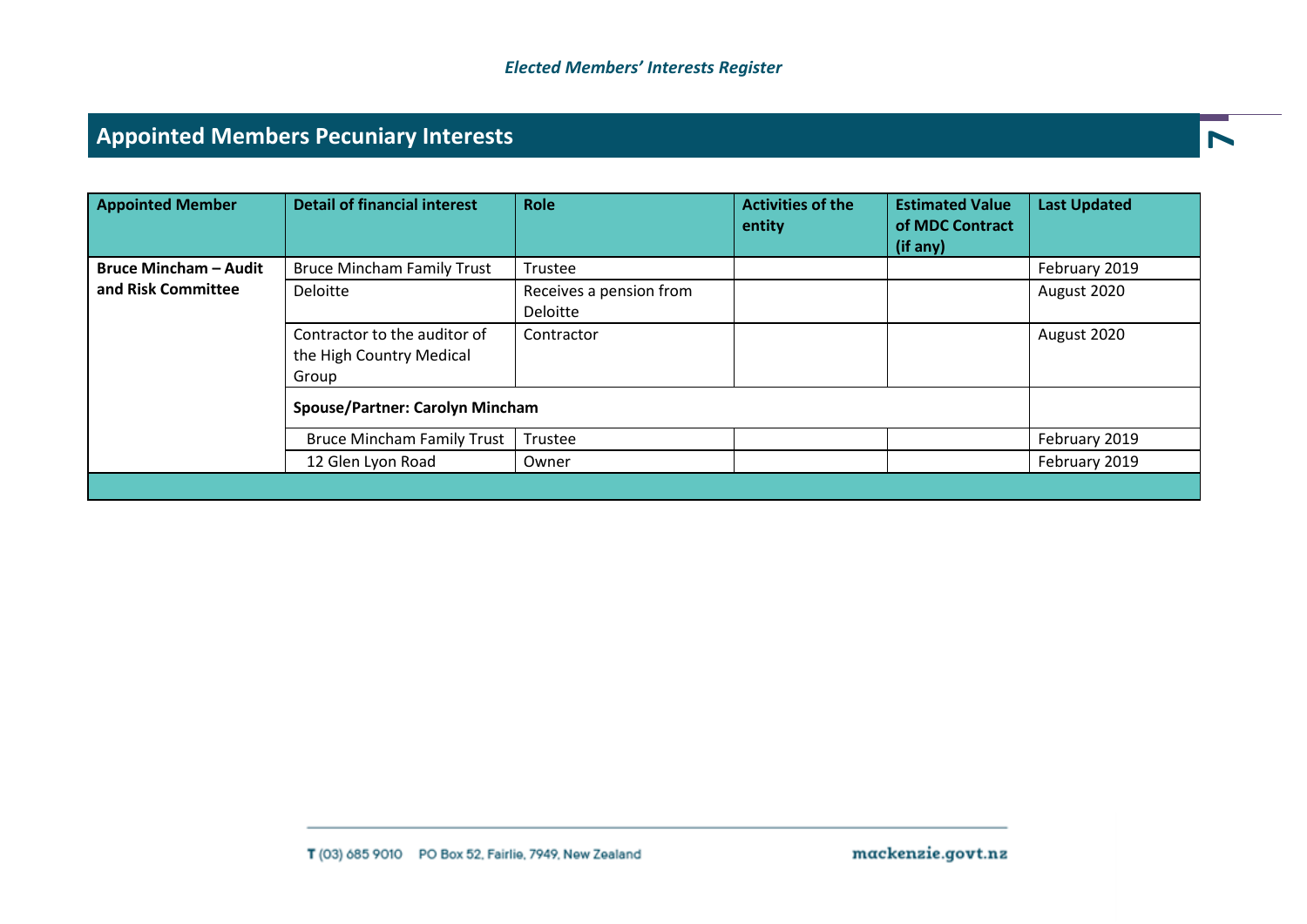| <b>Appointed Member</b>                                                                  | <b>Detail of beneficial interest</b> | Role                 | <b>Activities of the</b><br>entity                                | <b>Estimated Value of</b><br><b>MDC Contract (if any)</b>         | <b>Last Updated</b> |
|------------------------------------------------------------------------------------------|--------------------------------------|----------------------|-------------------------------------------------------------------|-------------------------------------------------------------------|---------------------|
| Rick Ramsay-<br><b>Commercial and</b><br><b>Economic Development</b><br><b>Committee</b> | Tourism Waitaki                      | director             | Marketing and<br>tourism<br>development<br>Waitaki District       |                                                                   | February 2022       |
|                                                                                          | <b>Alpine Energy</b>                 | Director             | Owner/operator<br>of Lines<br>Company South<br>Canterbury         |                                                                   | February 2022       |
|                                                                                          | Netcon                               | Director             | Network<br>contractor                                             | <b>Street lighting</b><br>contract Maintenance,<br>upgrades \$65K | February 2022       |
|                                                                                          | Mt Cook Alpine Salmon                | Shareholder/employee | Salmon farming<br>in Mackenzie<br>and Waitaki<br><b>Districts</b> |                                                                   | February 2022       |
|                                                                                          | Salmon Smolt NZ                      | Alternate director   | Salmon<br>hatchery<br>Kaiapoi                                     |                                                                   | February 2022       |
|                                                                                          | Spouse/Partner:                      |                      |                                                                   |                                                                   |                     |
|                                                                                          | Non declared                         |                      |                                                                   |                                                                   | February 2022       |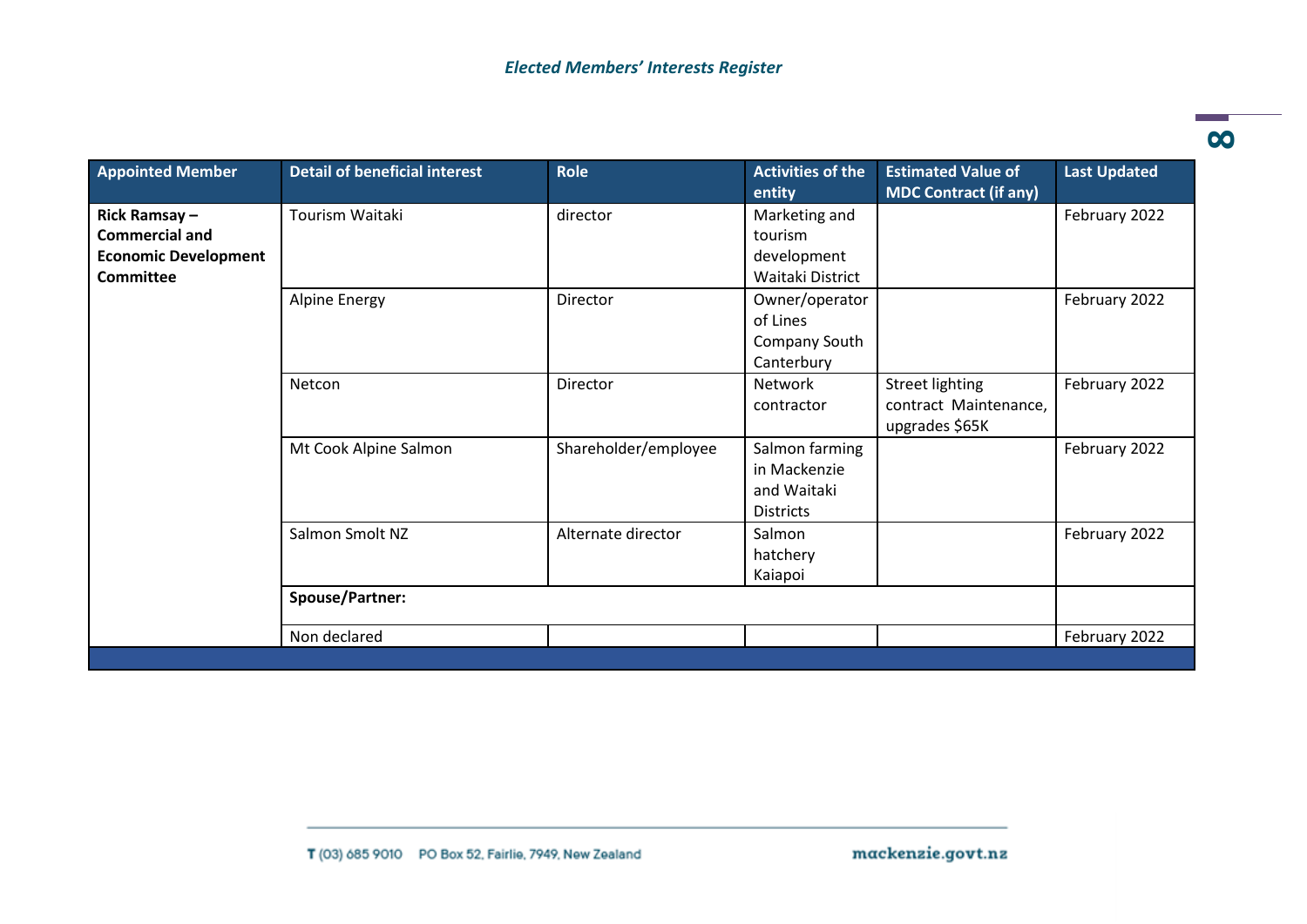## **Elected Members Register of Non-Pecuniary Interests: 9**

| <b>Elected Member</b>     | <b>Detail of beneficial interest</b>        | <b>Role</b>             | <b>Members Proposed Management</b><br>Plan                                      |                                        | <b>Last Updated</b> |
|---------------------------|---------------------------------------------|-------------------------|---------------------------------------------------------------------------------|----------------------------------------|---------------------|
|                           |                                             |                         | Seek advice prior<br>to the meeting if<br>actual or proposed<br>conflict arises | Declare an<br>interest and<br>withdraw |                     |
| <b>Mayor Graham Smith</b> | Albury Water Committee                      | <b>Committee Member</b> |                                                                                 |                                        | February 2019       |
|                           | Albury Hall                                 | <b>Committee Member</b> |                                                                                 |                                        | February 2019       |
|                           | <b>Spouse/Partner: Margaret Smith</b>       |                         |                                                                                 |                                        |                     |
|                           | None disclosed                              |                         |                                                                                 |                                        | February 2019       |
|                           |                                             |                         |                                                                                 |                                        |                     |
| <b>Deputy Mayor James</b> | St John Area Committee                      | Member                  |                                                                                 |                                        | February 2019       |
| Leslie                    | Pukaki Airport User Group                   | Member                  |                                                                                 |                                        | February 2022       |
|                           | <b>Spouse/Partner: Roberta Joy Paterson</b> |                         |                                                                                 |                                        |                     |
|                           | Justice of the Peace                        |                         |                                                                                 |                                        | February 2019       |
|                           | Line Trust South Canterbury                 | Chair                   |                                                                                 |                                        | February 2022       |
|                           | Upper Waitaki Water Zone<br>Committee       | Member                  |                                                                                 |                                        | December 2019       |
|                           |                                             |                         |                                                                                 |                                        |                     |
| <b>Councillor Stuart</b>  | Mackenzie Charitable Trust                  | Chairman                |                                                                                 |                                        | February 2019       |
| <b>Barwood</b>            | Mackenzie St John Area Committee            | Member                  |                                                                                 |                                        | February 2019       |
|                           | <b>Spouse/Partner: Michelle Helean</b>      |                         |                                                                                 |                                        |                     |
|                           | None disclosed                              |                         |                                                                                 |                                        | February 2019       |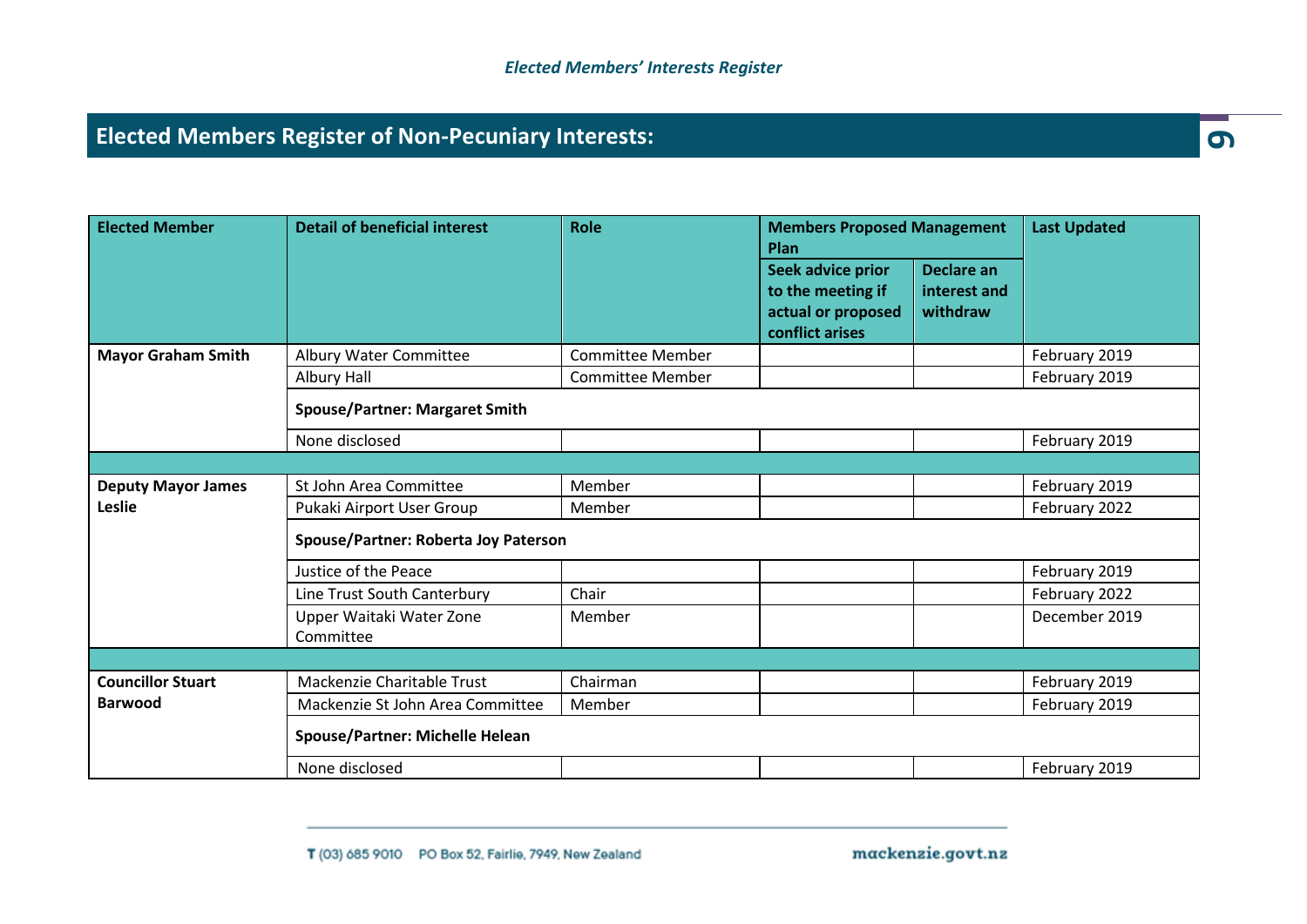|                               | <b>Twizel Mistletoe Committee</b>     | Member                  |  |               |  |
|-------------------------------|---------------------------------------|-------------------------|--|---------------|--|
| <b>Councillor Emily</b>       |                                       |                         |  | February 2022 |  |
| <b>Bradbury</b>               | <b>Spouse/Partner: Mason Bradbury</b> |                         |  |               |  |
|                               | None disclosed                        |                         |  | December 2019 |  |
|                               |                                       |                         |  |               |  |
| <b>Councillor Murray Cox</b>  | Lake Tekapo Recreational Park Inc     | <b>Committee Member</b> |  | February 2020 |  |
|                               | Lake Tekapo Fire Brigade              | Volunteer Member        |  | February 2020 |  |
|                               | <b>Spouse/Partner: Kerry Cox</b>      |                         |  |               |  |
|                               | None disclosed                        |                         |  | February 2020 |  |
|                               |                                       |                         |  |               |  |
| <b>Councillor Anne Munro</b>  | Te Ana a Wai Catchment Group          | Chairperson             |  | February 2019 |  |
|                               | <b>Spouse/Partner: Philip Munro</b>   |                         |  |               |  |
|                               | None disclosed                        |                         |  | February 2019 |  |
|                               |                                       |                         |  |               |  |
| <b>Councillor Matt Murphy</b> | Lake Tekapo Volunteer Fire Brigade    | Member                  |  | December 2019 |  |
|                               |                                       |                         |  |               |  |
|                               | Lake Tekapo Bright Stars Community    | Treasurer               |  | December 2019 |  |
|                               | Trust                                 |                         |  |               |  |
|                               | Lake Tekapo Squash Club               | Member                  |  | December 2019 |  |
|                               | Lake Tekapo Regional Park Society     | Member                  |  | December 2019 |  |
|                               | Spouse/Partner: Natalia Zuleta        |                         |  |               |  |
|                               | Lake Tekapo Community and Friends     | Secretary               |  | February 2022 |  |
|                               | Society                               |                         |  |               |  |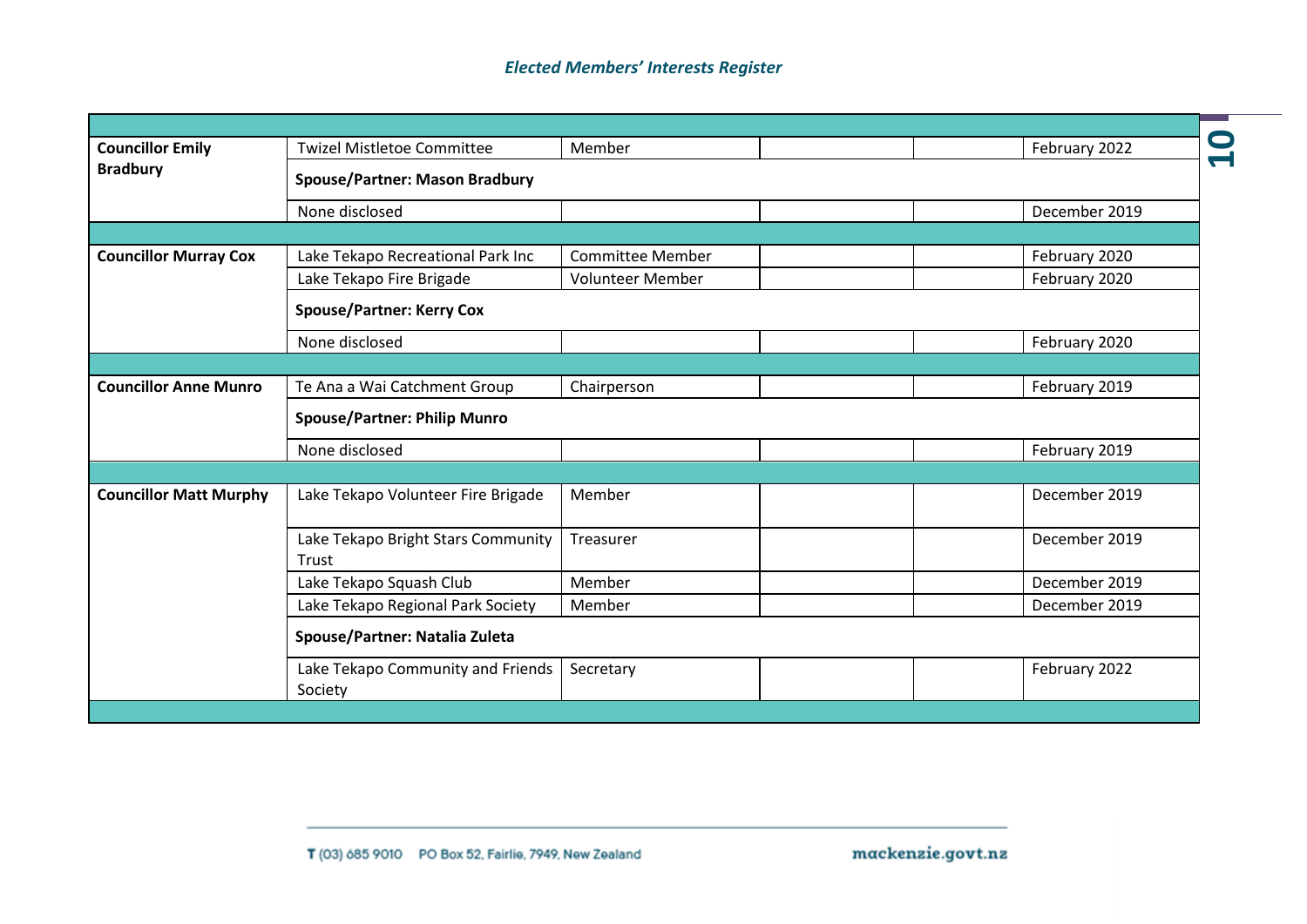## **Appointed Members Non-Pecuniary Interests**

| <b>Appointed Member</b>      | <b>Detail of beneficial interest</b>                     | <b>Role</b>                        | <b>Activities of the</b><br>entity | <b>Estimated Value</b><br>of MDC Contract<br>(if any) | <b>Last Updated</b> |
|------------------------------|----------------------------------------------------------|------------------------------------|------------------------------------|-------------------------------------------------------|---------------------|
| <b>Bruce Mincham - Audit</b> | Twizel Volunteer Fire Brigade                            | Treasurer                          |                                    |                                                       | February 2019       |
| and Risk Committee           | Aoraki Mackenzie International Dark<br>Sky Reserve Board | Treasurer                          |                                    |                                                       | February 2019       |
|                              | <b>Twizel Area School</b>                                | Member and Treasurer -<br>co-opted |                                    |                                                       | February 2022       |
|                              | <b>Spouse/Partner: Carolyn Mincham</b>                   |                                    |                                    |                                                       |                     |
|                              | None disclosed                                           |                                    |                                    |                                                       | February 2019       |
|                              |                                                          |                                    |                                    |                                                       |                     |